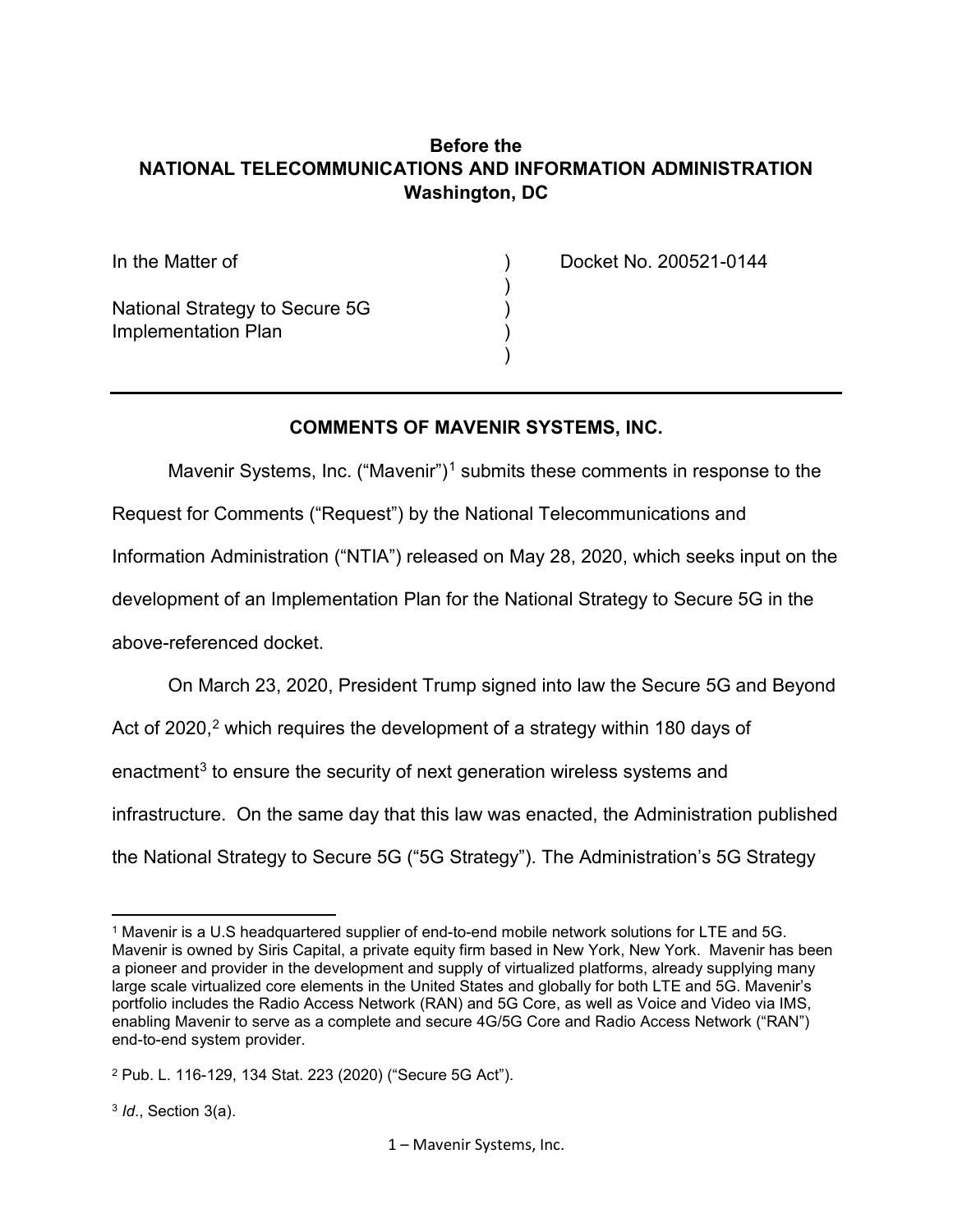recognizes both the importance of 5G to the future prosperity and security of the United States as well as the risks and vulnerabilities that could be nefariously used by bad actors seeking to exploit 5G technology. In implementing the 5G Act and executing the 5G Strategy, NTIA is seeking to develop an Implementation Plan along four lines of effort, namely (1) facilitating domestic 5G rollout; (2) assessing the cybersecurity risks to and identifying core security principals of 5G capabilities and infrastructure; (3) addressing risks to U.S. economic and national security during the development of 5G infrastructure worldwide; and (4) promoting responsible global development and deployment of 5G. Mavenir addresses each of these lines of effort below.

### **I. The U.S. Should Facilitate Domestic 5G Rollout by Promoting U.S. Manufacturing of 5G Technology and Infrastructure in the U.S. by U.S. Headquartered Companies.**

In order to facilitate the rollout of 5G domestically, the government should seek to widen the supply chain under the principles defined by OpenRAN and reduce the country's reliance on a small number of foreign-based companies who provide proprietary and expensive hardware-based equipment. Competition through market entry by U.S. suppliers who provide innovation, cost-effective and greater choices as well as secure alternatives to the closed and costly proprietary technology offered by foreign-owned vendors whether European or Chinese, is the key to lowering costs domestically, avoiding a foreign-owned domestic vendor duopoly, and positioning U.S. suppliers to compete internationally. The government can promote competition and assist U.S. suppliers by (A) supporting and incentivizing the adoption of interoperable open interfaces; (B) encouraging the manufacturing of low-cost, open interface (O-RAN) radios in the U.S. for global use, including the creation of volume and scale; and (C)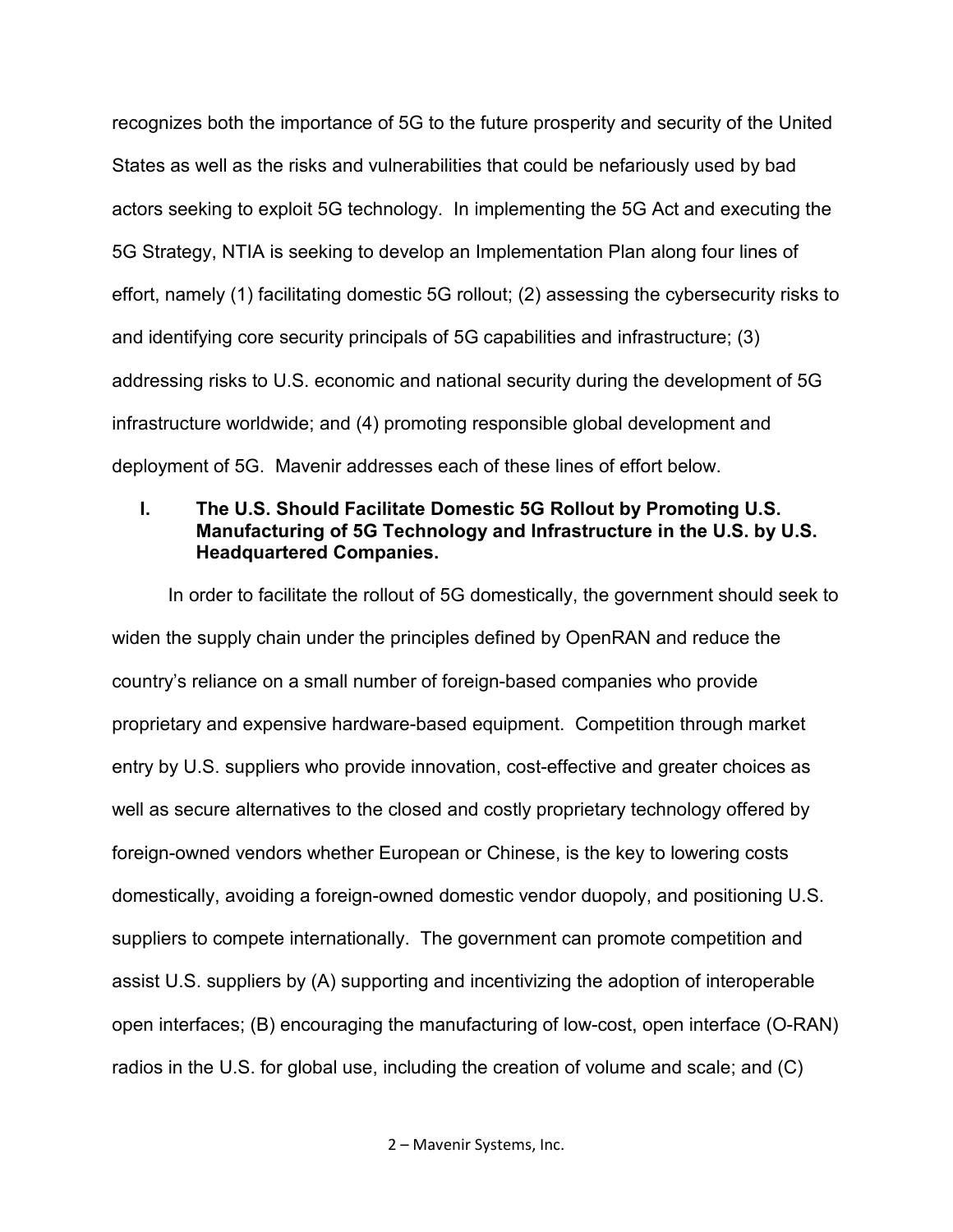supporting the development of low-cost semiconductor technologies that are used in radio RF manufacturing.

#### **A. Support and Incentivize the Adoption of Open Interfaces**

The U.S. should support and incentivize the adoption of interoperable open interfaces and OpenRAN technology both domestically and abroad. OpenRAN is disaggregated RAN functionality built using open and interoperable interface specifications between elements.  This can be implemented in vendor-neutral hardware and software-defined technology based on open interfaces and community-developed standards. By encouraging open, interoperable interfaces based on a shared and transparent set of standards, the U.S. can create a more vibrant and secure 5G ecosystem. Vendors will have more opportunities to innovate, compete, and develop new network applications, as well as lower capital and operating expenditures for mobile operators. According to a 2019 paper by Strategy Analytics,<sup>[4](#page-2-0)</sup> OpenRAN results in 40 percent lower capital expenditures and 34 percent lower operating expenditures for wireless carriers – a cost savings that will spur quicker 5G deployment, especially to traditionally underserved communities in the U.S.

# **B. Encourage the Manufacturing of Low Cost, Open Interface Radios in the U.S.**

The U.S. should encourage the production of low cost, open interface radios for use in the U.S. and abroad. Today, radios (both open and closed interface) are manufactured overseas in Taiwan, Korea and China even though U.S. design capability exists domestically. The radios are then sold to foreign owned vendors such as

l

<span id="page-2-0"></span><sup>4</sup> "OpenRAN changes the Economics of RAN Infrastructure." *Mavenir*, Infographic, Jun. 25, 2020, [https://mavenir.com/resources/infographic-openran-changes-the-economics-of-ran](https://mavenir.com/resources/infographic-openran-changes-the-economics-of-ran-infrastructure/?sf_action=get_data&sf_data=results&_sft_resource_type=infographic)[infrastructure/?sf\\_action=get\\_data&sf\\_data=results&\\_sft\\_resource\\_type=infographic.](https://mavenir.com/resources/infographic-openran-changes-the-economics-of-ran-infrastructure/?sf_action=get_data&sf_data=results&_sft_resource_type=infographic)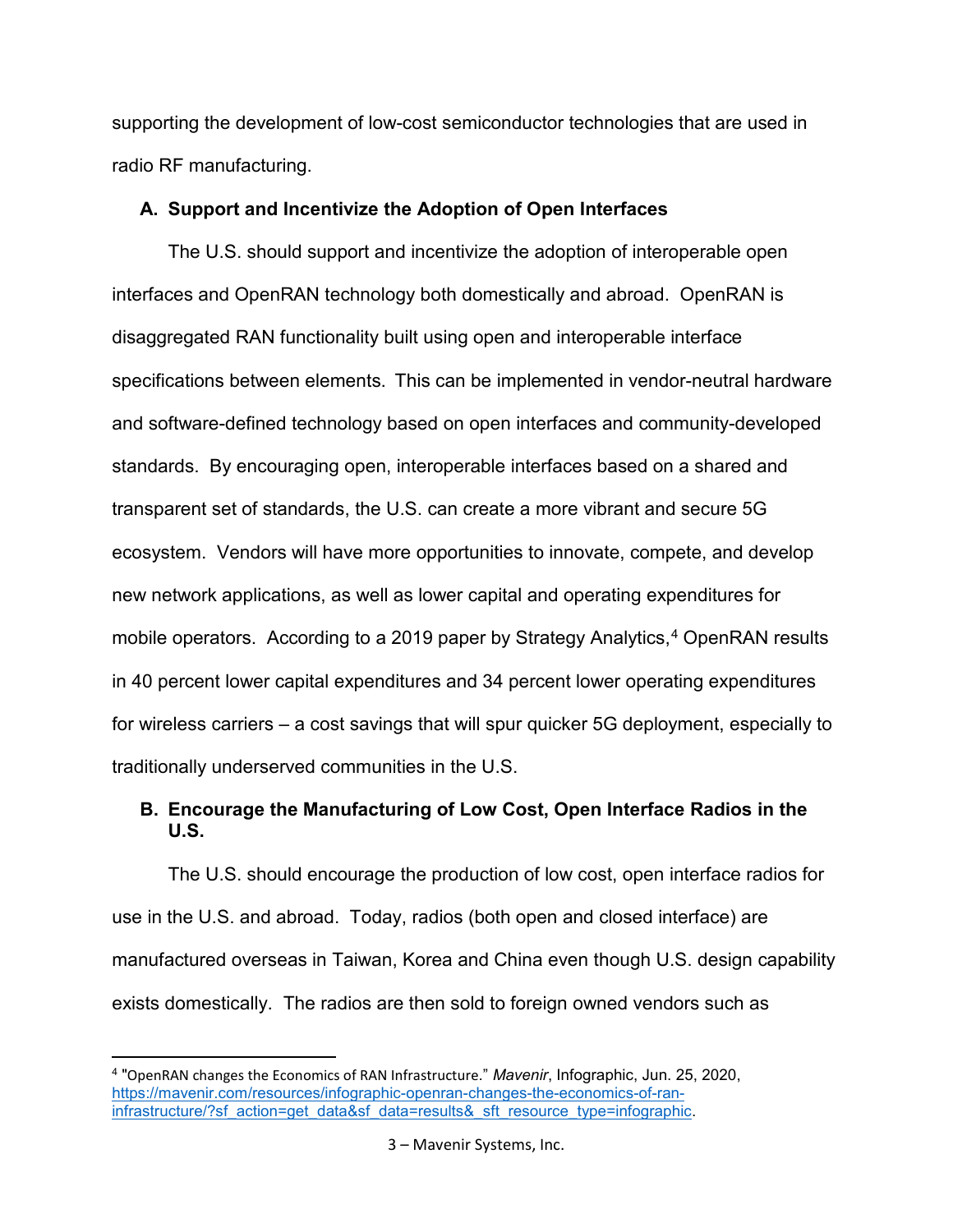Ericsson and Nokia for resale in the U.S, again adding costs in the form of excess margin stacking and reinforcing the U.S. foreign-owned vendor duopoly. This is a fundamental weakness the U.S. faces in trying to win the race to 5G and keep its 5G networks secure. The U.S. needs low cost, U.S.-managed large volume manufacturers of radios because building radios in small quantities does not allow for scale to reduce pricing and compete globally. The inability to scale up to mass produce radios creates a market barrier to new entrants and limits U.S. growth and innovation. Scale is needed to achieve reduced cost targets and to help U.S. companies have a sustainable advantage and better compete globally where the U.S. can showcase its innovative solutions made possible through open interfaces that will allow for the design of customized 5G solutions for a variety of industry sectors and consumer facing purposes.

#### **C. Assist with the Development of Low-cost Semiconductors**

To ensure that the FCC has secure 5G networks, it must be certain that components used to build the infrastructure are secure. The security, integrity and ready availability of the semi-conductor chips play a critical role. Having U.S.-based manufacturing of semi-conductors will not only lower costs, but will make sure there is a ready supply while enabling oversight of production to strengthen security to U.S. standards. Recently, Taiwan Semiconductor Manufacturing Co., ("TSMC") announced plans to build a \$12 billion semiconductor factory in Arizona, with construction to start next year. The plan not only brings semi-conductor manufacturing to U.S. soil, it is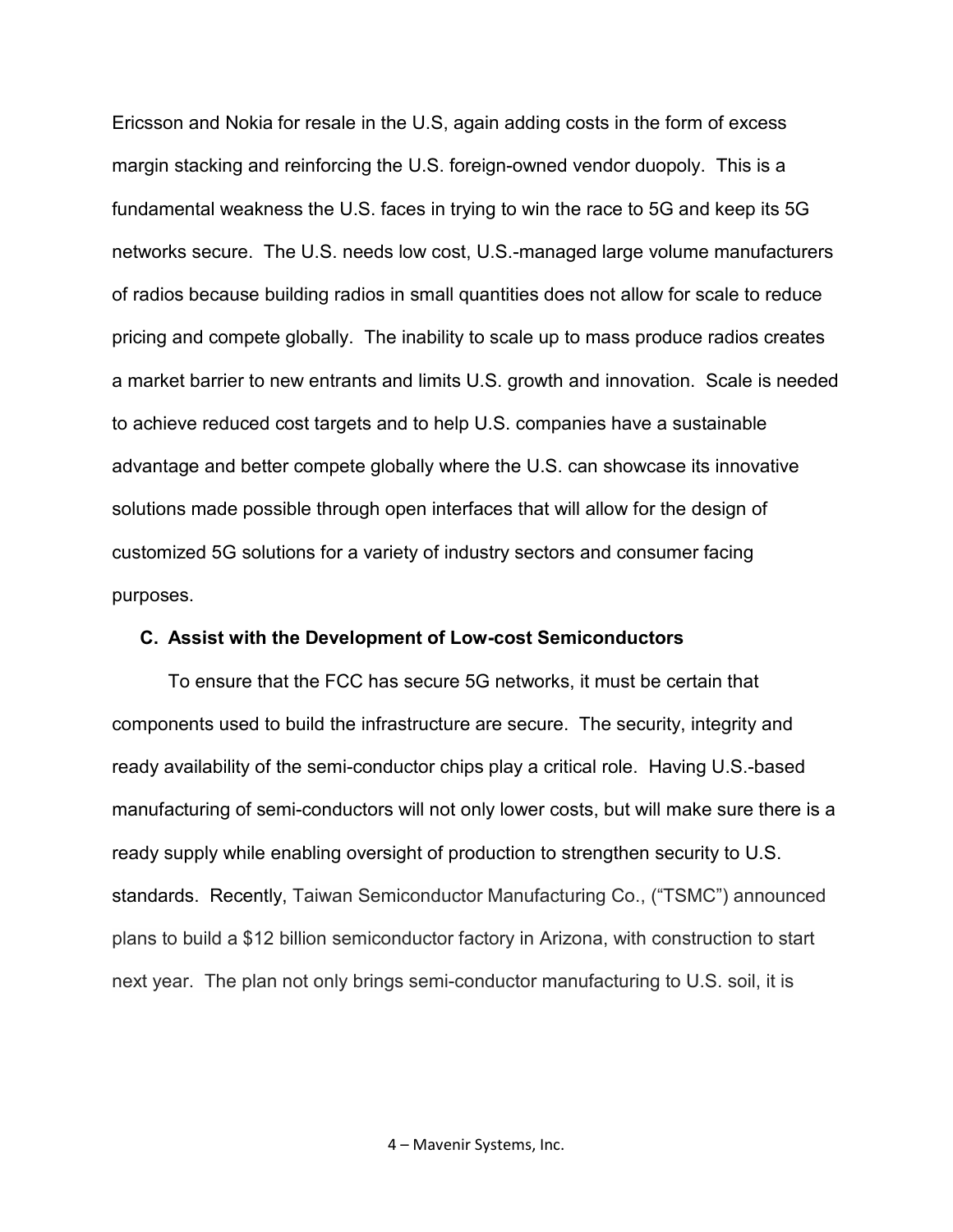expected to create at least 1,600 high-tech jobs with production anticipated by 2024.<sup>5</sup> More importantly, the key component for manufacturing low cost radios (programmable gate arrays and ASIC derivatives) will be assured domestically and the U.S. will not risk being held hostage to future trade wars and national conflicts thereby providing certainty of an adequate supply chain. The U.S. must continue to encourage manufacturing of semi-conductors in the U.S. and should provide incentives for companies to locate manufacturing within the U.S.

#### **D. Ensure Federal Funds Are Directed to Open RAN Solutions**

The U.S. is a purchaser of radios and private wireless networks domestically for its federal offices and military installations and abroad for its military bases and embassies. Accordingly, the U.S. should create volume-based government procurement opportunities to ensure national security and in volumes large enough to leverage its purchasing power to create scale for Open RAN solutions.

In particular, with respect to replacing Huawei and ZTE equipment and services purchased by small rural carriers with federal funding, the U.S. should encourage the purchase of 5G equipment and services to future proof these networks and ensure security through open interfaces and Open RAN. Congress is poised to appropriate between \$1 and \$2 billion to small rural carriers serving fewer than 2 million subscribers to remove, replace and destroy Huawei and ZTE equipment utilized in their networks to fund the Secure Networks Act. Most of the equipment to be replaced is 3G or 4G LTE equipment. Allowing these carriers to upgrade to 5G as part of the replacement

<span id="page-4-0"></span>l 5 Pham, Sherisse, "Taiwan chip maker TSMC's \$12 billion Arizona factory could give the US an edge in manufacturing." *CNN Business*, May 15, 2020, *see* [https://www.cnn.com/2020/05/15/tech/tsmc-arizona](https://www.cnn.com/2020/05/15/tech/tsmc-arizona-chip-factory-intl-hnk/index.html)[chip-factory-intl-hnk/index.html.](https://www.cnn.com/2020/05/15/tech/tsmc-arizona-chip-factory-intl-hnk/index.html)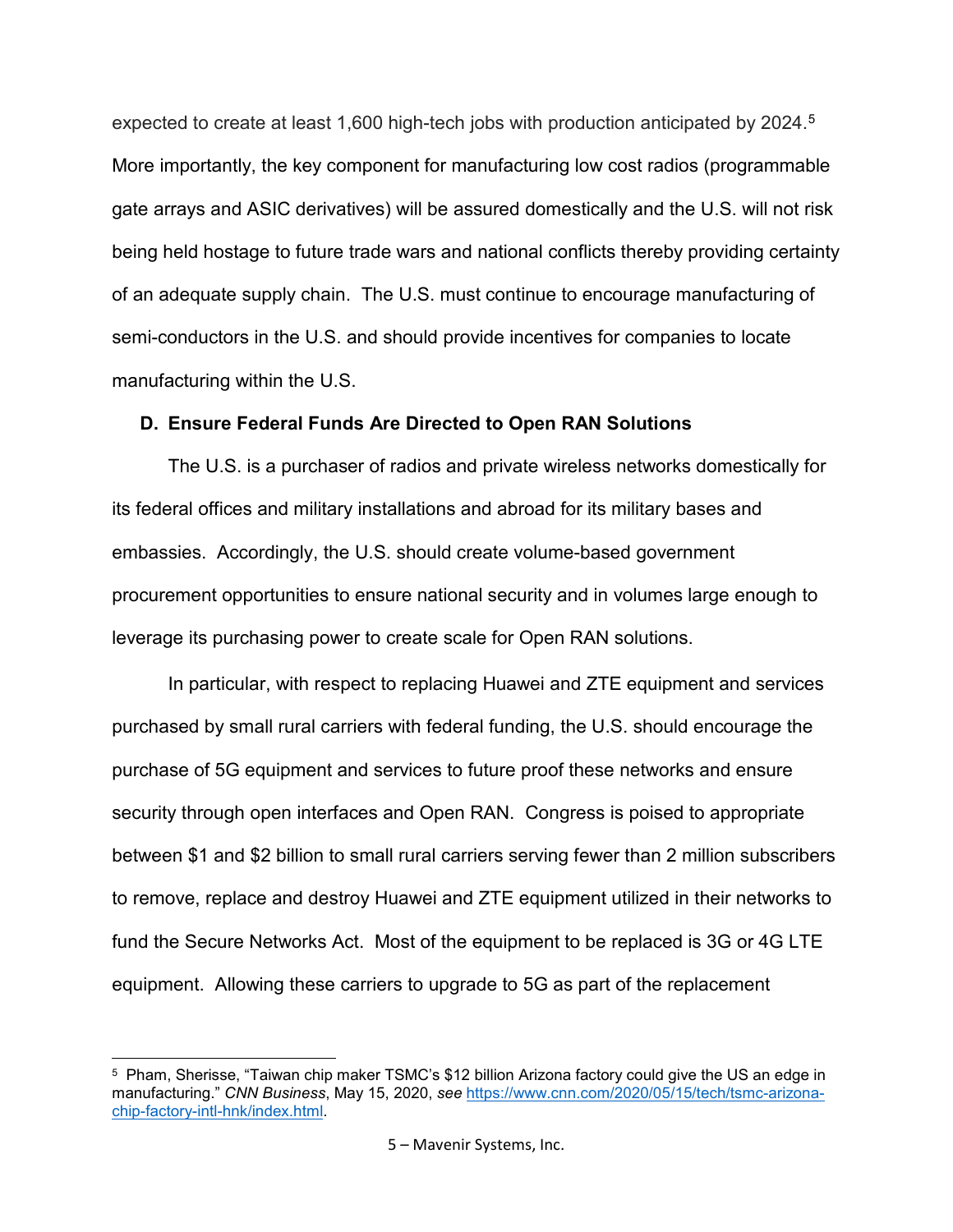process, or at a minimum to be 5G ready, will set the stage to ensure that these rural networks, which will be critical for precision agriculture and rural telehealth, will be secure and able to protect and enhance the U.S. food supply, the oil and gas industry and sustainable energy production found in rural America.

In addition to working on the regulations to disburse the rip and replace funding, the Federal Communications Commission is working on another proceeding to fund 5G rollout in rural areas. The 5G Rural Fund has \$9 billion to be distributed over a ten-year period for the deployment of 5G. That money stands to go further if open interfaces and Open RAN are utilized and spent on trusted U.S. based suppliers. Having the radios manufactured in time for rural wireless carriers to take advantage of the lower costs means more deployment of 5G across hard to serve areas. [6](#page-5-0) Greenfield Mobile Network Operators (MNOs), like Dish Networks, will also benefit from a lower cost structure and the ability to future proof their networks as a result of deploying open interfaces and the increase competition that will result when more U.S. suppliers are part of the supply chain.

Other countries also need to replace Huawei and ZTE networks so that they can secure their communications infrastructure. The U.S. should work with the "Five Eyes" nations, the European Union and other democratic countries<sup>[7](#page-5-1)</sup> to help solve the funding

l

<span id="page-5-0"></span><sup>6</sup> Mavenir, "Altiostar and Mavenir to Deliver OpenRAN Radios for US Market." *Press Release*, Jun. 11, 2020. *See* [https://mavenir.com/press-releases/altiostar-and-mavenir-to-deliver-openran-radios-for-us](https://mavenir.com/press-releases/altiostar-and-mavenir-to-deliver-openran-radios-for-us-market/)[market/.](https://mavenir.com/press-releases/altiostar-and-mavenir-to-deliver-openran-radios-for-us-market/)

<span id="page-5-1"></span><sup>7</sup> "U.S., Brazil in talks on funding to buy 5G gear from Ericsson, Nokia: paper." *Reuters*, June 12, 2020, *see* [https://www.reuters.com/article/us-brazil-usa-telecoms/u-s-brazil-in-talks-on-funding-to-buy-5g-gear](https://urldefense.proofpoint.com/v2/url?u=https-3A__www.reuters.com_article_us-2Dbrazil-2Dusa-2Dtelecoms_u-2Ds-2Dbrazil-2Din-2Dtalks-2Don-2Dfunding-2Dto-2Dbuy-2D5g-2Dgear-2Dfrom-2Dericsson-2Dnokia-2Dpaper-2DidUSKBN23J2P1&d=DwMGaQ&c=L5E2d05je37i-dadkViuXA&r=LsW8eT6lD6NYMlWMenyGAXVNIeQDiYRxiMIe449f4dY&m=mqNMzRypGde_JYNRaYEqyPafOqU4XAT0hZC2hgvipnk&s=U-s1iFBwiO0KafDX_1F8U2YrLuVMBF-MAz_eTDFMcQg&e=)[from-ericsson-nokia-paper-idUSKBN23J2P1.](https://urldefense.proofpoint.com/v2/url?u=https-3A__www.reuters.com_article_us-2Dbrazil-2Dusa-2Dtelecoms_u-2Ds-2Dbrazil-2Din-2Dtalks-2Don-2Dfunding-2Dto-2Dbuy-2D5g-2Dgear-2Dfrom-2Dericsson-2Dnokia-2Dpaper-2DidUSKBN23J2P1&d=DwMGaQ&c=L5E2d05je37i-dadkViuXA&r=LsW8eT6lD6NYMlWMenyGAXVNIeQDiYRxiMIe449f4dY&m=mqNMzRypGde_JYNRaYEqyPafOqU4XAT0hZC2hgvipnk&s=U-s1iFBwiO0KafDX_1F8U2YrLuVMBF-MAz_eTDFMcQg&e=)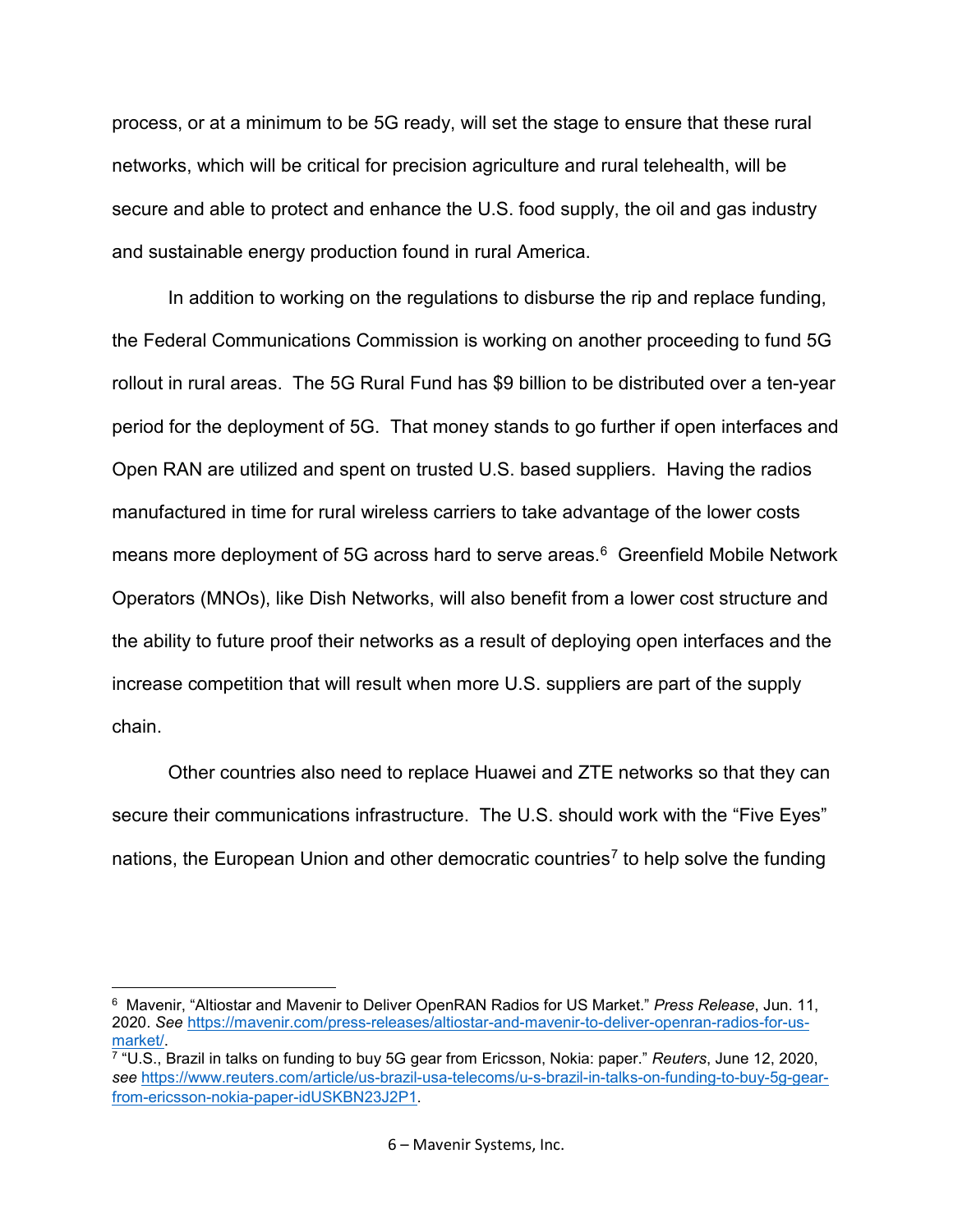issues related to the replacement of their Huawei and ZTE infrastructure using open interfaces and Open RAN.

### **II. The U.S. Should Assess the Cybersecurity Risks to and Identify Core Security Principals of 5G Capabilities and Infrastructure by Promoting Open Interfaces and Interoperability Through Adoption of Open RAN.**

 Deployment of Open RAN solutions will strengthen the security of U.S. 5G networks and prevent some of the risks that small rural wireless carriers are facing today.

# **A. Open RAN allows for secure open interfaces.**

Open RAN reduces security risks. The open interfaces utilized for Open RAN are defined in technical specifications and provide a foundation and architecture for improving security. Although wireless carriers are procuring and integrating Open RAN network elements in new ways, wireless carriers bring the same expertise, diligence and requirements for security and resilience to these environments. With 5G, Open RAN brings new capabilities and control points that enable suppliers, test equipment manufacturers and wireless carriers to assess and to manage security risks. Open RAN provides the framework for the communications network ecosystem to align on the shared understanding of security requirements and to tailor security requirements at a more granular level than has been possible before. Open RAN's open interfaces are defined transparently in technical standards bodies, built on battle-hardened methods for protecting the cloud, and rooted in proven hardware and software virtualization technology.

# **B. 5G networks are introducing advanced security features that mitigate the risk of security breaches.**

7 – Mavenir Systems, Inc.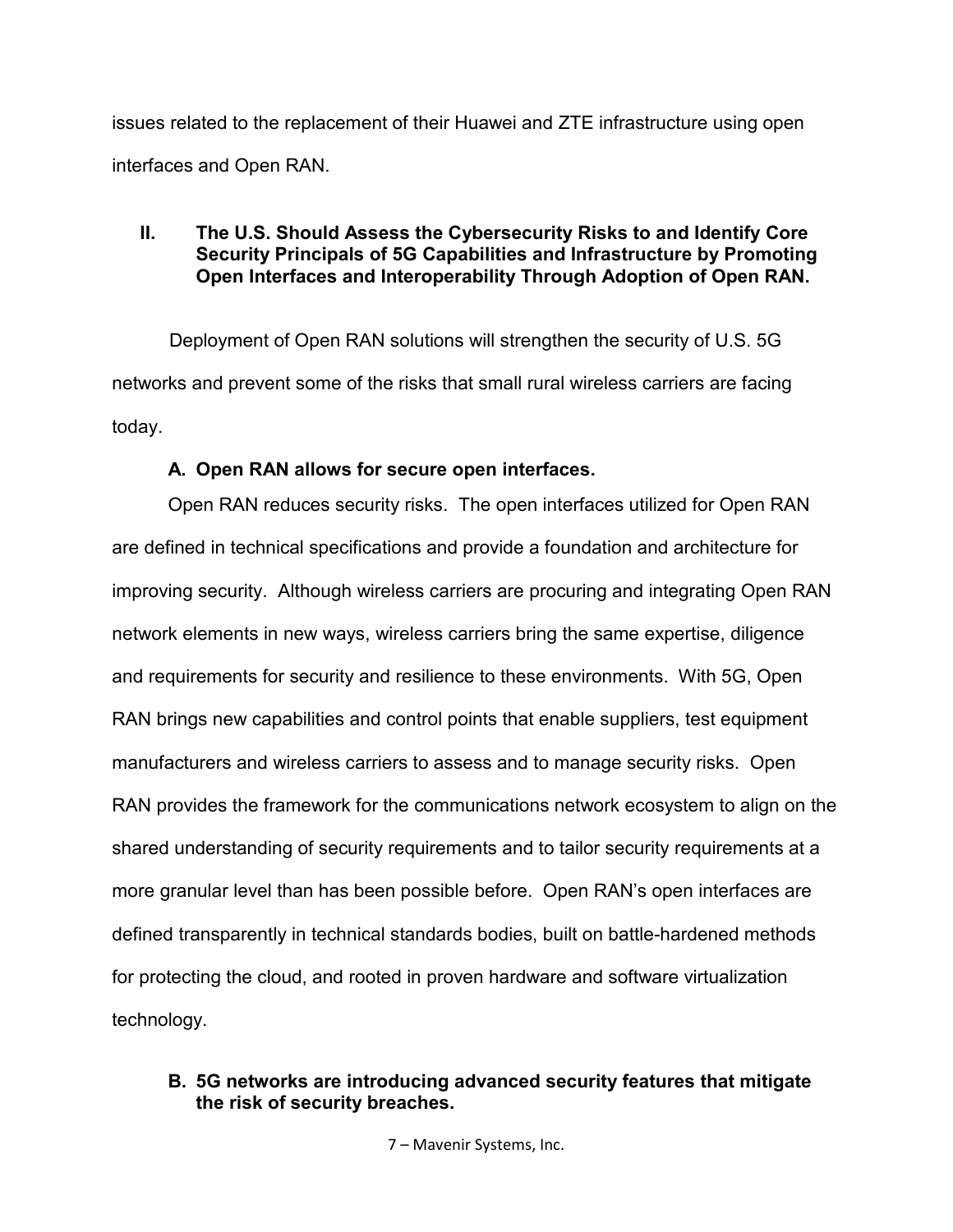5G networks utilizing open standards have introduced advanced security features, which include enhanced subscriber privacy, state-of-the-art secure communications, and secure intra and inter operators' communications. Enhancements to the 5G networks come in multiple areas, including:

- 1. Standards driving transparent and vetted security, interoperability and trust;
- 2. Cloud architecture ensuring resilience, scalability and segmentation and the introduction of Mobile Edge Computing (MEC); and
- 3. Micro segmentation, containerization and virtualization providing enhanced security and isolation from the hardware up.

These advanced security features will protect network users across all sectors of business as well as leisure use of the 5G networks.

# *1. Open interface standards drive interoperability, trust and innovation.*

Building open, interoperable and standards-based 5G networks has encouraged innovation and competition among diverse companies worldwide to enable greater security for 5G. Standards bodies such as 3GPP, GSMA, ETSI and the O-RAN Alliance help grow the ecosystem by enabling new and existing suppliers and wireless carriers to rapidly align on security requirements. These standards bodies are actively developing new test procedures and methods to ensure that network components support all of the security and performance requirements of network users.

Open standards help both network users and wireless carriers align on and demonstrate successful implementation of security requirements. Open standards foster more 5G solution suppliers to wireless carriers, who can offer a common solution to many operators, instead of developing unique, one-off solutions to support the hidden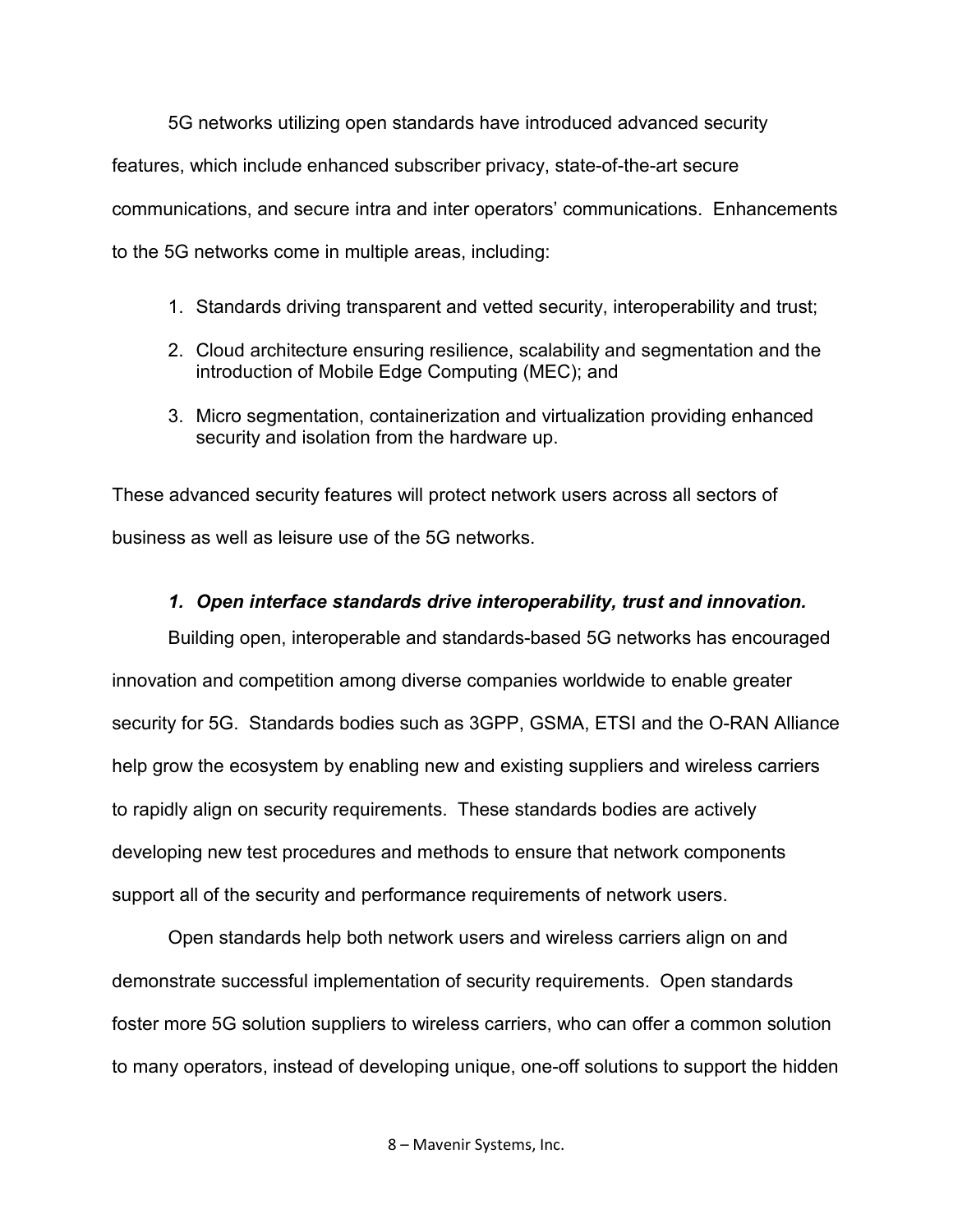protocols and low levels of security requirements for a specific carrier when the interfaces are proprietary. More importantly from a security standpoint, wireless carriers and suppliers can coordinate new information about threats, vulnerabilities and exploits, allowing greatly accelerated development and deployment of risk mitigation to prevent or give warning of potential security breaches. The OpenRAN and 3GPP standards have focused on security aspects and multiple enhancements have been made to the specifications to improve network security in 5G. Using OpenRAN allows multi-vendor solutions and ensures that no single vendor locks the MNO into a certain technology choice and roadmap that ultimately would give end-to-end control of the telecom network to that single vendor.

#### *2. Cloud architecture contributes to the security of 5G networks.*

5G is designed to be built on a cloud architecture – the same cloud architecture that is the foundation of today's IT companies, internet and the public cloud. All security features that have been developed and enabled in IT and the cloud industry today can be applied to the telecom networks now running in the cloud. The dynamic nature of cloud computing makes it scalable and more resilient. Cloud architecture allows for rapid, standards-based deployment of infrastructure as needed. For example, in response to live traffic on the 5G network, workload-specific encryption or authentication capabilities might be required. With a cloud architecture, automated sensors can immediately detect the need and automatically provision and deploy these capabilities as needed. 5G cloud architecture also facilitates improved network segmentation, allowing grouping and separation of security sensitive network functions. The same architecture allows the deployment and lifecycle management of entire use cases using

9 – Mavenir Systems, Inc.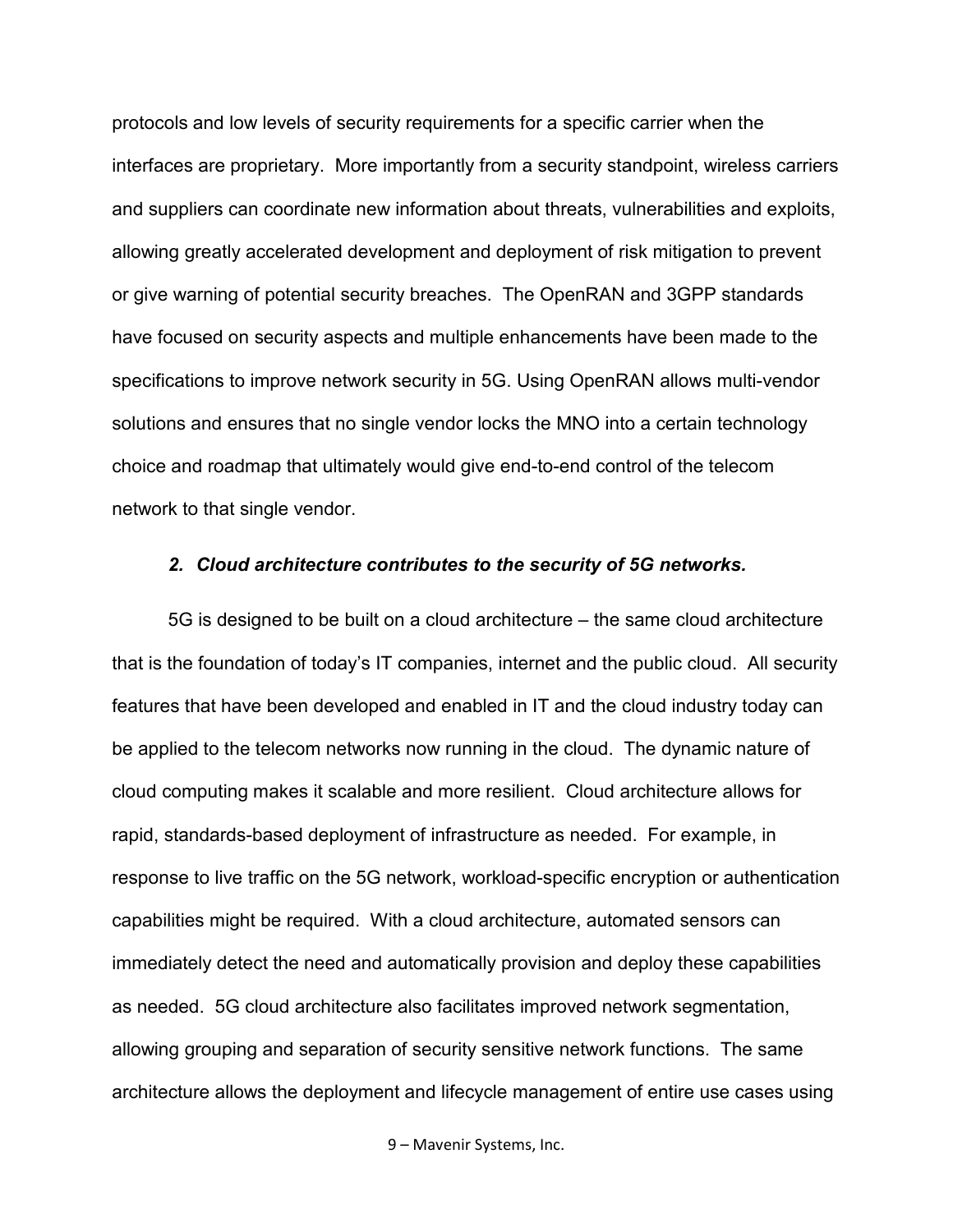"network slicing." Because a network slice is effectively a complete end-to-end mini network, each slice will include security protocols appropriate to its own requirements and can be developed and deployed as a slice and kept separate from the rest of the 5G network.

# *3. Mobile Edge allows security features to be implemented in the RAN.*

Mobile Edge, or Multi Access Edge Computing (MEC), includes elements that are traditionally part of the core network. As critical functions migrate to the Mobile Edge, carriers are implementing new security functionalities to ensure a highly secure mobile network, including:

- a. Distributed Denial of Service (DDoS) detection and mitigation at the edge of the network to enhance the ability to respond to attacks and reduce potential broader network impact;
- b. Stronger encryption of the over-the-air interface and encryption of each device's IMSI to further secure consumer device-specific information; and
- c. Security edge protection proxy that will mitigate vulnerabilities in prior technology (*e.g.,* SS7 and Diameter) and attacks when subscribers are roaming between different wireless carriers' networks.

Additionally, the deployment of identity and access management (IdAM) and strong authentication are critical. IdAM is a means of managing a given set of users' digital identities and the privileges associated with each identity. These identities are then used as a means to enable strong authentication to access key capabilities in the network, supporting concepts like micro-segmentation and containerization. As such, the 5G IdAM system must be part of the next generation security and identity platform as a requirement for the 5G cloud-native modern identity security solution. By requiring 5G IdAM as a standard protocol, the U.S. will ensure its domestic 5G networks are secure.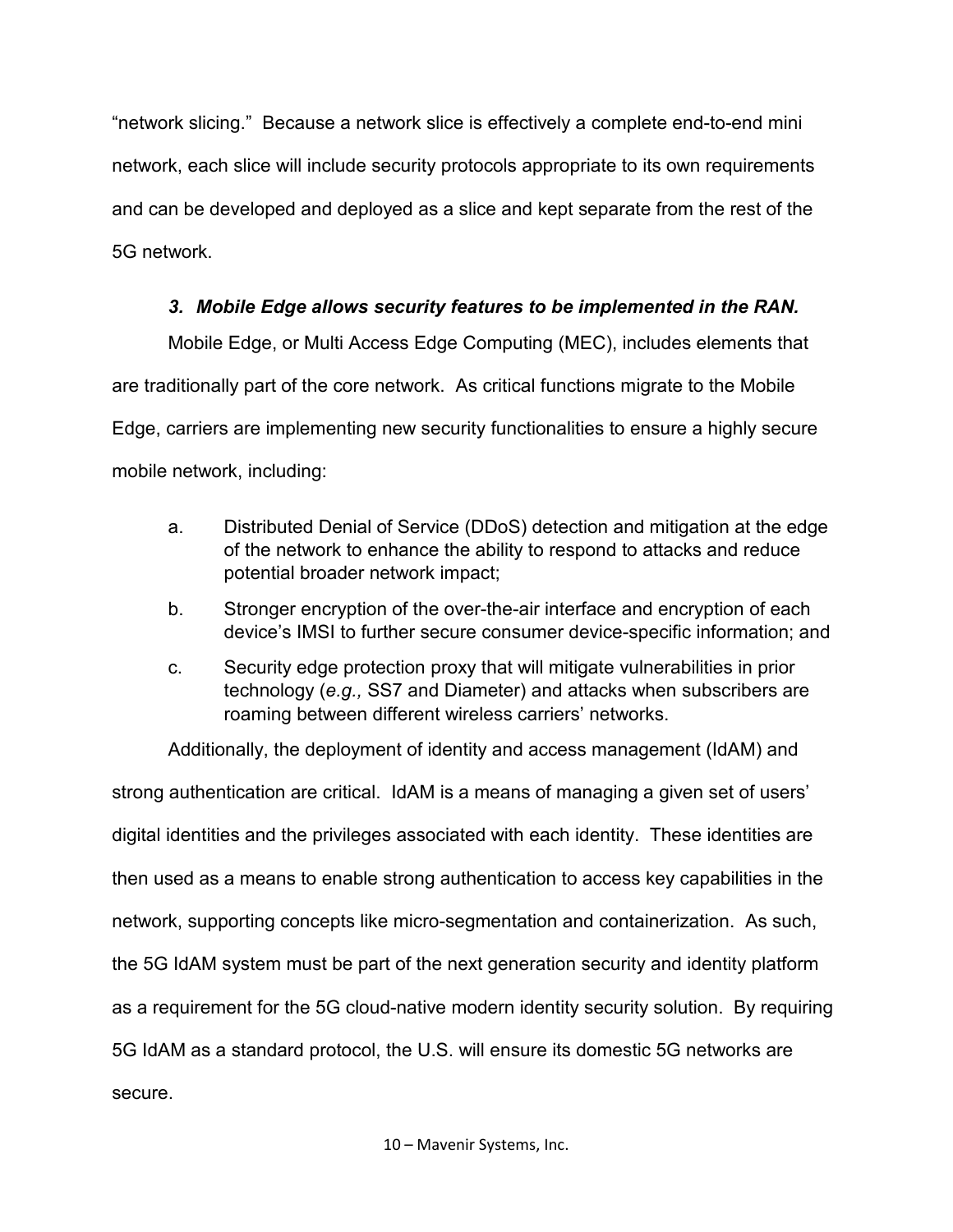OpenRAN is about open interfaces and providing a foundation and architecture for improving security, widening the supply chain and growing a vibrant ecosystem. By fostering the Open RAN ecosystem and incentivizing wireless operators to deploy OpenRAN, the U.S. government will improve 5G security both domestically and internationally. By working with the "Five Eyes" nations, the European Union and other like-minded countries, the U.S. can also foster the deployment of OpenRAN internationally and then together with these friendly countries promote wider spread adoption of OpenRAN.

### **III. The U.S. Should Address Risks to U.S. Economic and National Security During the Development of 5G Infrastructure Worldwide by Creating Funding Sources for Trusted U.S. Infrastructure and Service Companies to Compete Domestically and Internationally.**

The U.S. should support and prioritize U.S. alternatives to foreign-based equipment providers by encouraging OpenRAN deployments domestically by directing that federal funding be set aside for such deployments; establishing federal grant programs for research and development; and creating tax incentives and other financing incentives to stimulate domestic manufacturing of radios and components that support OpenRAN. Directing federal funds dedicated to deploying mobile broadband –including the \$1 billion+ recently authorized to rip and replace Huawei and ZTE equipment pursuant to the Secure and Trusted Communications Networks Act of  $2019<sup>8</sup> 2019<sup>8</sup> 2019<sup>8</sup> -$  to U.S. companies that utilize OpenRAN technology for end-to-end 5G network solutions will ensure that the networks are secure and future proofed. Mavenir notes that Chairman Pai has

l

<span id="page-10-0"></span><sup>8</sup> Pub. L. 116-124, 133 Stat. 158 (2020) ("Secure Networks Act"), Section 4(d)(5)(B).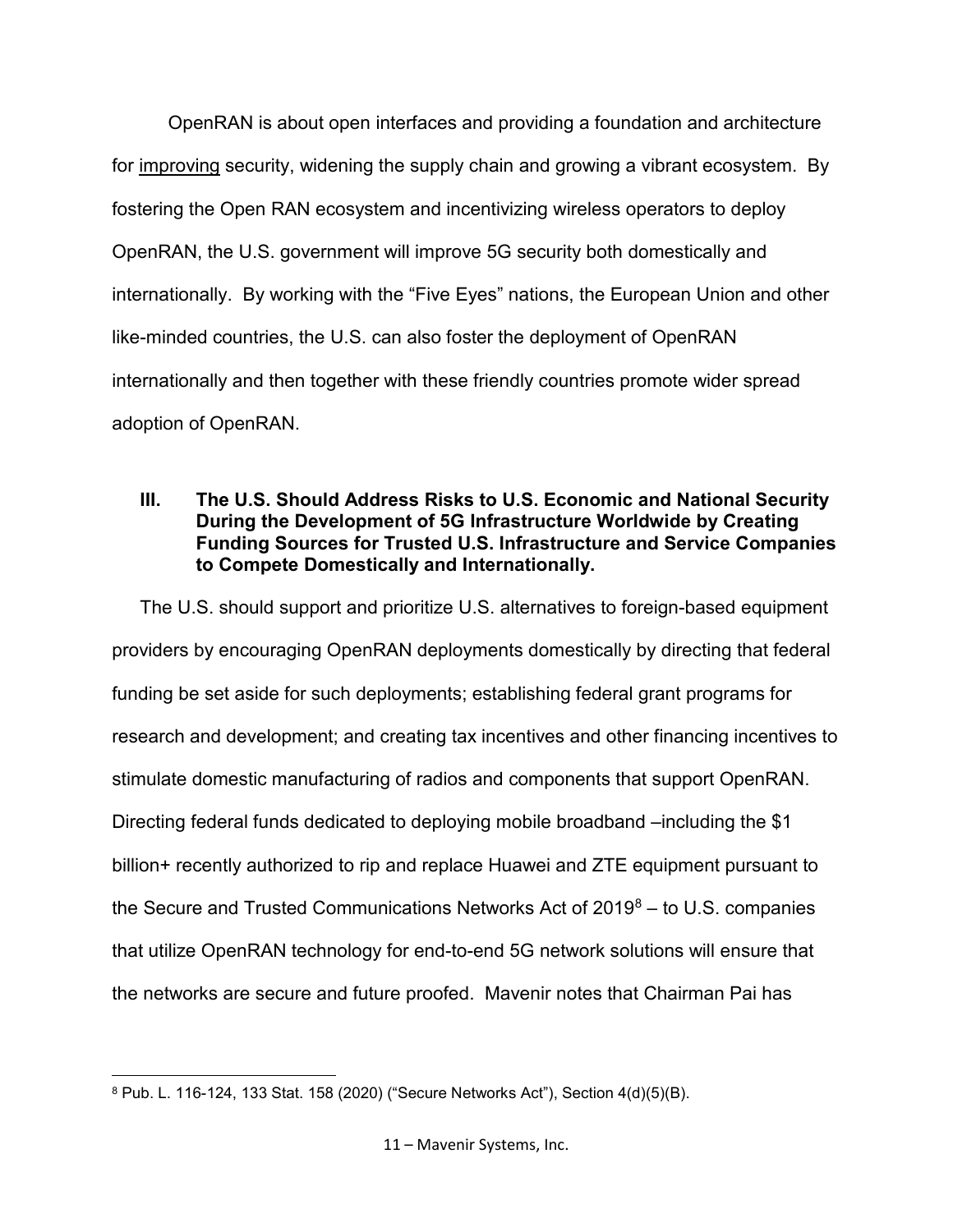already requested that Congress appropriate as much as \$2 billion to accomplish this effort $9$ 

In addition, establishing and funding a grant program to help advance the deployment of open and interoperable interfaces in the U.S. and grow the U.S. supply chain through the passage of H.R.  $6624^{10}/S$ . 3189<sup>11</sup>, the USA Telecommunications Act, or Sec. 501 of the Intelligence Authorization Act for Fiscal Year 2021 approved by the Senate Select Committee on Intelligence on June 3, 2020<sup>12</sup>, will facilitate the ability of the U.S. to gain ground in the race to develop and deploy 5G solutions.

Encouraging the manufacturing of open interface, low-cost radios in the U.S. through financing assistance for research and development and the building of manufacturing facilities in the form of grants, low-cost loans, federal credit lines, tax incentives or credits or supporting the creation of public-private partnerships with U.S. headquartered companies would facilitate a secure domestic supply chain of this essential 5G component for U.S. mobile operators.

<span id="page-11-1"></span><sup>10</sup> House Committee on Energy and Commerce, "Bipartisan Members Introduce Bill to Promote Competitive and Secure 5G Equipment." *Press Release*, Apr. 24, 2020. *See* [https://energycommerce.house.gov/newsroom/press-releases/bipartisan-members-introduce-bill-to](https://energycommerce.house.gov/newsroom/press-releases/bipartisan-members-introduce-bill-to-promote-competitive-and-secure-5g)[promote-competitive-and-secure-5g](https://energycommerce.house.gov/newsroom/press-releases/bipartisan-members-introduce-bill-to-promote-competitive-and-secure-5g)

<span id="page-11-0"></span> $\overline{\phantom{a}}$ 9 Letter from Federal Communications Commission Chairman Pai to Sen. John Kennedy and Sen. Chris Coons (March 14, 2020) at p. 3. *See* [https://img.lightreading.com/downloads/fccthing.pdf.](https://img.lightreading.com/downloads/fccthing.pdf)

<span id="page-11-2"></span><sup>&</sup>lt;sup>11</sup> Office of U.S. Senator Marco Rubio, "Rubio, Warner, Burr, Colleagues Introduce Bipartisan Legislation [to Develop American 5G Alternatives to Huawei.](https://www.rubio.senate.gov/public/index.cfm/press-releases?ID=80D299D0-F416-484F-B685-82FE1BAF3A89)" *Press Release*, Jan. 14, 2020. *See*  [https://www.rubio.senate.gov/public/index.cfm/2020/1/rubio-warner-burr-colleagues-introduce-bipartisan](https://www.rubio.senate.gov/public/index.cfm/2020/1/rubio-warner-burr-colleagues-introduce-bipartisan-legislation-to-develop-american-5g-alternatives-to-huawei)[legislation-to-develop-american-5g-alternatives-to-](https://www.rubio.senate.gov/public/index.cfm/2020/1/rubio-warner-burr-colleagues-introduce-bipartisan-legislation-to-develop-american-5g-alternatives-to-huawei)*huawei*.

<span id="page-11-3"></span><sup>12</sup> U.S. Senate Committee on Intelligence, "Senate Intelligence Committee Passes Intelligence Authorization Act." *Press Release*, Jun. 3, 2020. *See* [https://www.intelligence.senate.gov/press/senate](https://www.intelligence.senate.gov/press/senate-intelligence-committee-passes-intelligence-authorization-act)[intelligence-committee-passes-intelligence-authorization-act.](https://www.intelligence.senate.gov/press/senate-intelligence-committee-passes-intelligence-authorization-act)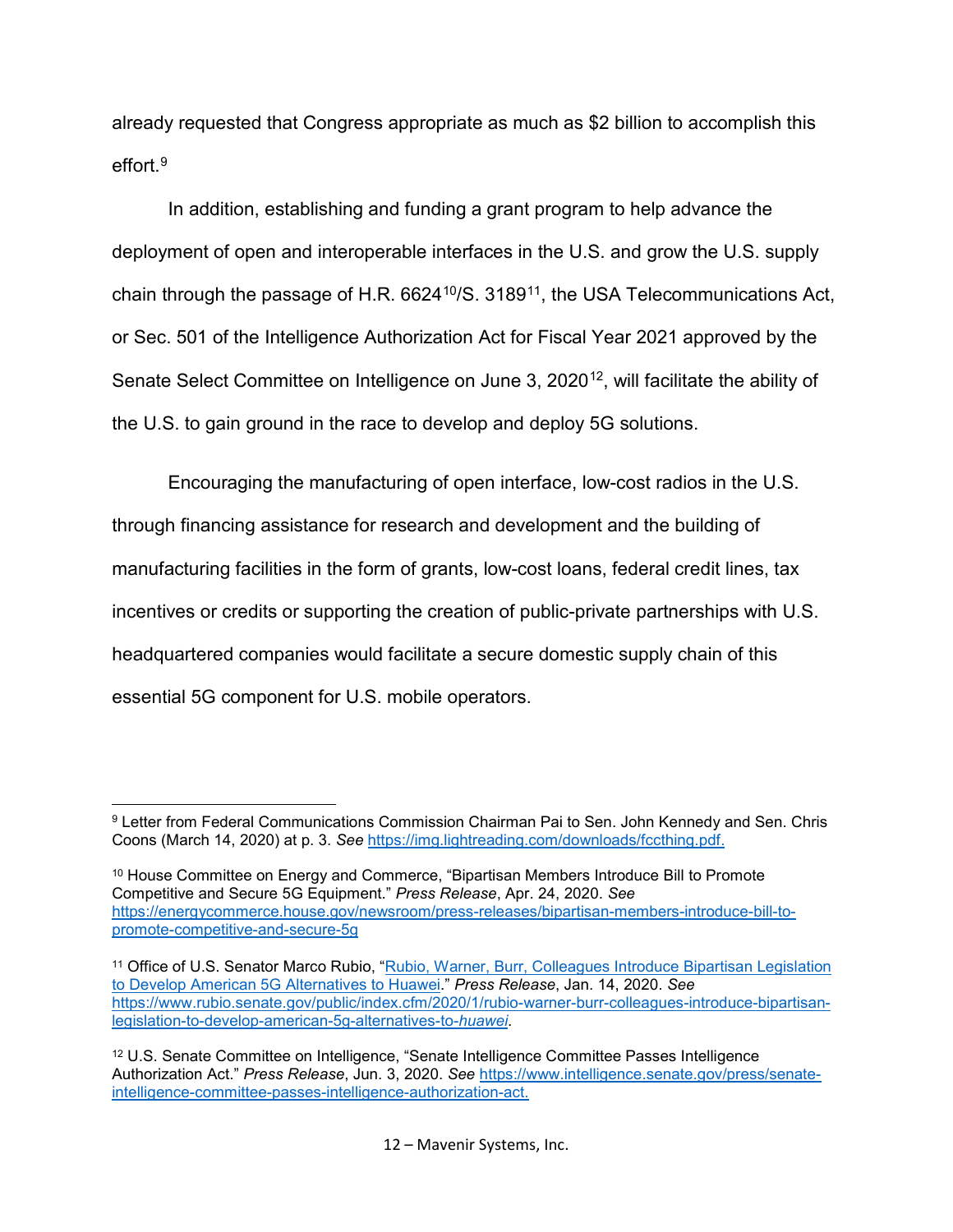Mavenir also recommends that the U.S. recognize and publicly support U.S. companies that are already competing and successfully delivering 5G solutions globally, encouraging adoption of OpenRAN to further grow the supply chain rather than seeking to perpetuate the problem by investing in foreign-owned vendors. $^{13}$  $^{13}$  $^{13}$  For example last week, Mavenir and Altiostar announced a joint initiative to deliver a wide portfolio of radios based on OpenRAN principles for the U.S. market. Both companies will be supporting the development of radios through third party OEM's that will be based on O-RAN open interfaces to address the radio frequencies licensed to Tier-1 and Regional/Rural operators in the US.<sup>14</sup> These actions should be lauded and incentivized by the U.S. at every opportunity.

# **IV. The U.S. Should Promote Responsible Global Development and Deployment of 5G by Ensuring US Participation in Global Standards-Setting Bodies.**

By encouraging participation of U.S. stakeholders in standard-setting bodies, the

U.S. can ensure that when U.S. carriers deploy equipment and services for 5G

 $\overline{a}$ 

[https://www.nytimes.com/2020/02/06/us/politics/barr-5g.html.](https://www.nytimes.com/2020/02/06/us/politics/barr-5g.html) *See also* Dano, Mike, "Here's why Mike Pompeo wants a watered-down open RAN." *LightReading*, Jun. 10, 2020,

<span id="page-12-0"></span><sup>13</sup> Benner, Katie, "China's Dominance of 5G Networks Puts U.S. Economic Future at Stake, Barr Warns." *New York Times*, Feb. 6, 2020, ("[Attorney General] Barr agreed that too few companies were making 5G equipment; Nokia and Ericsson are the only other global competitors. [Barr] said that proposals had already been floated to address this problem, including the possibility that a consortium of private American and allied companies could put financial might "behind one or both of those firms" to make them more competitive and guarantee their staying power."). *See* 

[https://www.lightreading.com/5g/heres-why-mike-pompeo-wants-a-watered-down-open-ran/a/d](https://www.lightreading.com/5g/heres-why-mike-pompeo-wants-a-watered-down-open-ran/a/d-id/761601)[id/761601,](https://www.lightreading.com/5g/heres-why-mike-pompeo-wants-a-watered-down-open-ran/a/d-id/761601) (Secretary of State Pompeo attempted to broker a watered-down version of Open RAN dubbed "ION" to gain support from entrenched foreign vendors who fear revenue losses that will result from the competition Open RAN deployment brings).

<span id="page-12-1"></span><sup>14</sup> Mavenir, "Altiostar and Mavenir to Deliver OpenRAN Radios for US Market." *Press Release*, Jun. 11, 2020. *See* [https://mavenir.com/press-releases/altiostar-and-mavenir-to-deliver-openran-radios-for-us](https://mavenir.com/press-releases/altiostar-and-mavenir-to-deliver-openran-radios-for-us-market/)[market/.](https://mavenir.com/press-releases/altiostar-and-mavenir-to-deliver-openran-radios-for-us-market/)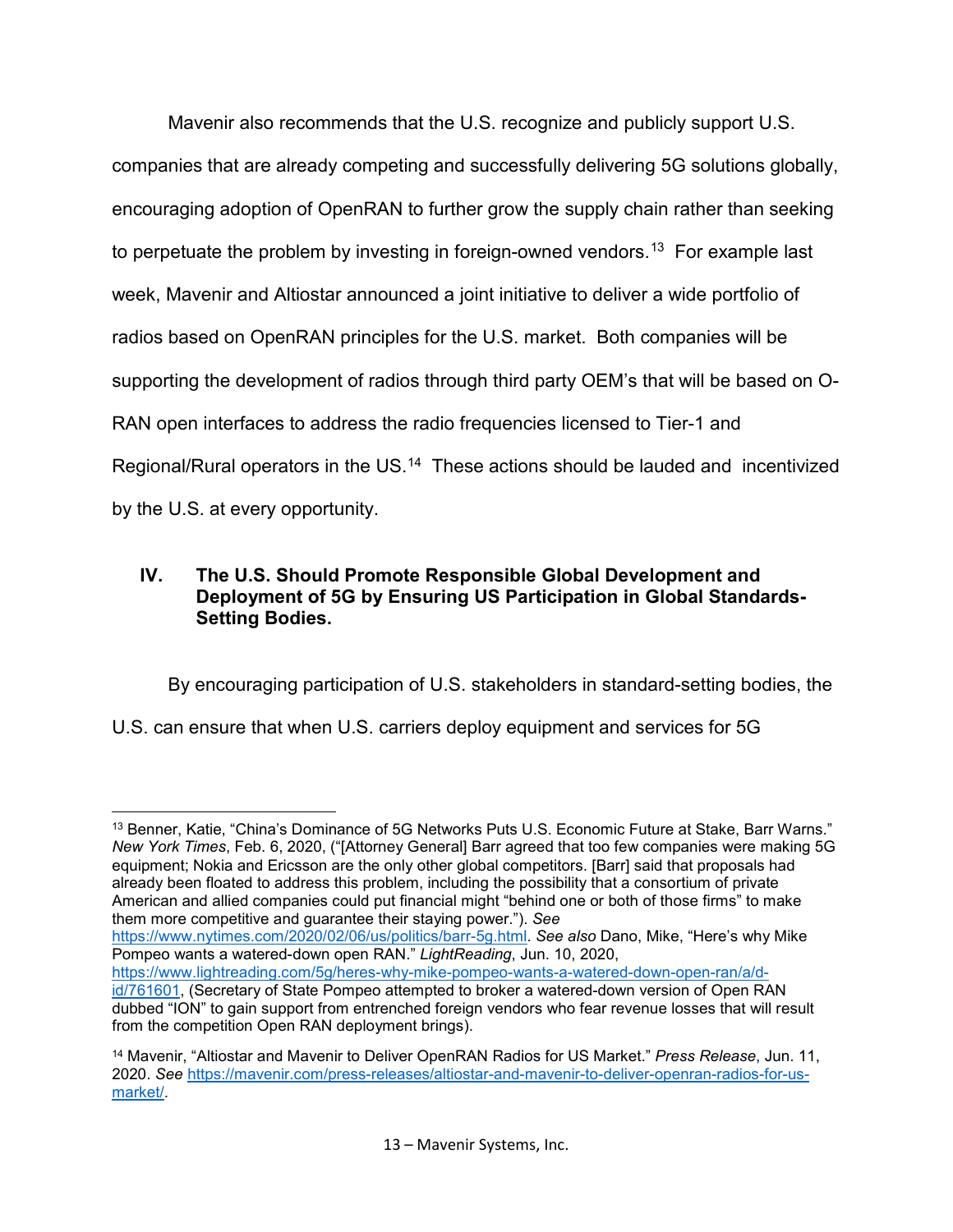networks, from whatever source, the equipment and services meet the standards of speed and security that Americans deserve. This notion has already been supported in both the House and the Senate. The House, on January 8, 2020, passed the Promoting United States Wireless Leadership Act of 2020.<sup>[15](#page-13-0)</sup> H.R. 4500 requires the Assistant Secretary of Commerce for Communications and Information (Assistant Secretary) to assist trusted companies and other relevant stakeholders with participating in organizations<sup>[16](#page-13-1)</sup> that set standards for 5G networks and for future generations of wireless communications networks, specifically for wireless devices and related equipment.[17](#page-13-2) It also mandates that the Assistant Secretary equitably offer technical expertise to companies to aid participation in such standard-setting bodies.<sup>[18](#page-13-3)</sup> The Senate introduced a companion bill, that outlines these same requirements.<sup>19</sup>

U.S. participation in standard-setting for 5G networks needs to be a priority. As the deployment of 5G networks has already begun, it is important that carriers and trusted vendors are part of the standard-setting, and resultant patent process due to their expertise and practical experience with U.S. communications networks. By participating in the global standard-setting processes for 5G networks, the U.S. can further ensure consistency, and security in U.S. communications networks and, given

l

14 – Mavenir Systems, Inc.

<span id="page-13-0"></span><sup>15</sup> "Promoting United States Leadership Act of 2020," H.R. 4500, 116 Cong. (2020) ("H.R. 4500").

<span id="page-13-1"></span><sup>16</sup> *Id*., Section 2(b) (cites standard-setting organizations such as the International Organization for Standardization, the 3<sup>rd</sup> Generation Partnership Project (3GPP), the Institute of Electrical and Electronics Engineers, and any standard-setting body accredited by the American National Standards Institute or the Alliance for Telecommunications Industry Solutions).

<span id="page-13-2"></span><sup>17</sup> *Id*., Section 2(a)(1).

<span id="page-13-3"></span><sup>18</sup> *Id*., Section 2(a)(2).

<span id="page-13-4"></span><sup>19</sup> "Promoting United States Leadership Act of 2020," S. 3311, 116 Cong. (2020) ("S. 3311").